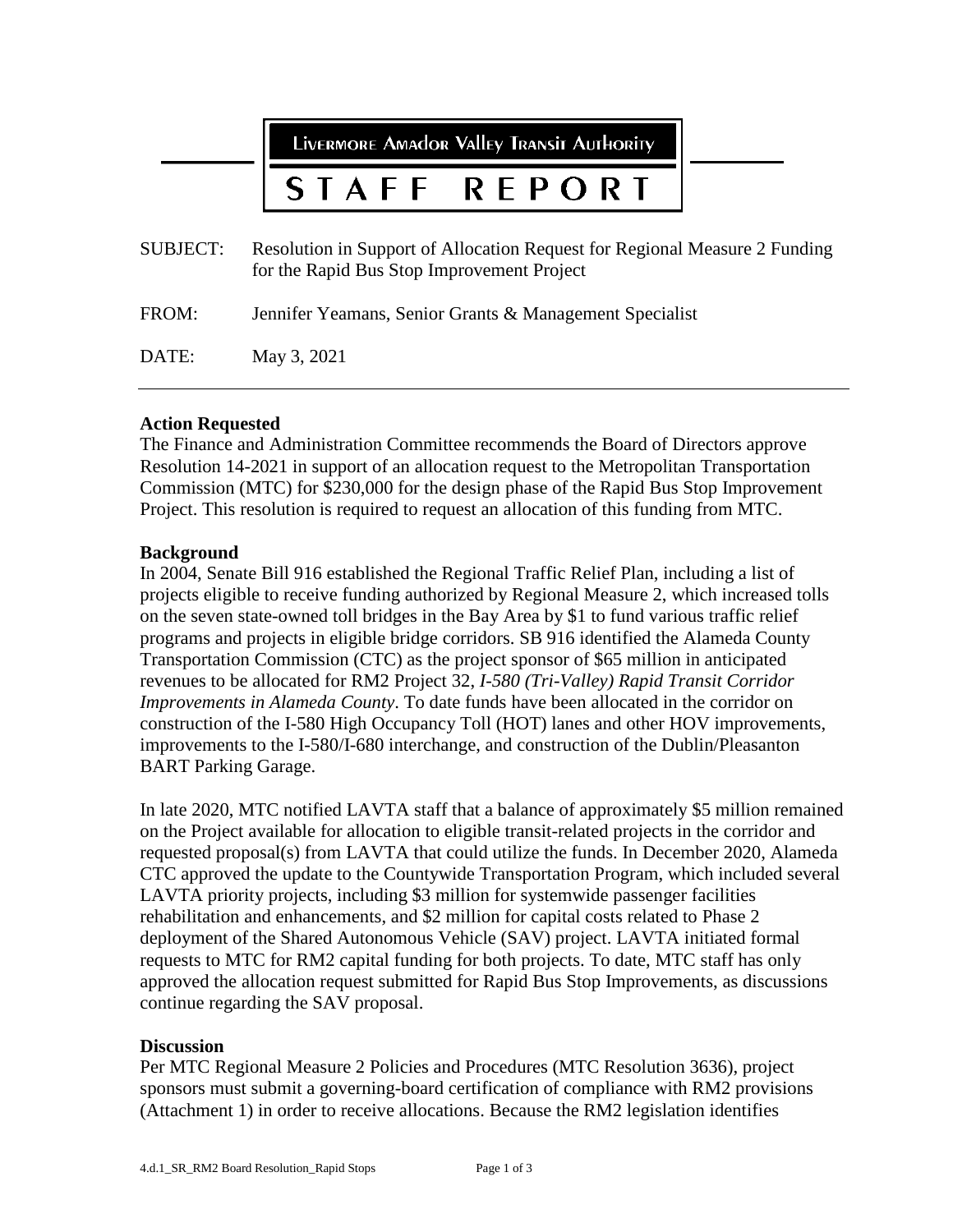Alameda CTC as the project sponsor, Alameda CTC must also submit a resolution of local support for the project. At its May 27 meeting, Alameda CTC intends to approve its resolution and in doing so designate LAVTA as the project's Implementing Agency, delegating responsibility to LAVTA for compliance with all RM2 Policies and Procedures. MTC's approval of the allocation request is anticipated on May 26 and will be contingent up actions by both the LAVTA Board on May 5 and Alameda CTC on May 27.

RM2 Policies and Procedures require each allocation to fund a minimum useable segment and/or deliverable. Thus MTC's initial allocation will fund \$230,000 budgeted for the project's design phase only. Pending acceptance of 100% plans, specifications, and estimates for the project, MTC will consider allocating an additional \$2.07 million for the construction phase as described in the Initial Project Report (IPR), shown in Attachment 2.

The initial project scope defined in the IPR calls for design, construction and installation of Rapid signage (both real-time bus arrival digital signs and other signage in display cases), shelters, benches, trash receptacles, and other passenger amenities for Rapid bus stops that are yet to receive them following realignment of the Rapid routes in 2016. Such amenities will bring consistency to the corridors served and continue to grow ridership. The project includes work on 47 bus stops as detailed in the attached project scoping plan (Attachment 3), including equipment and installation costs for:

- 47 Rapid signs
- 9 Rapid-style shelters (including solar real time signage and lighting)
- 36 Rapid-style benches and trash receptacles
- 18 Rapid-style bike loops for shelter locations and other high-use areas

Of the 47 stops, 30 are on the Route 30R and 17 are on the 10R focused in the following locations:

- 26 in Livermore (notably the East Avenue and Portola Avenue corridors)
- 13 in Pleasanton (Stanley Blvd. and First St. corridors)
- 6 in Dublin (Dublin Blvd. corridor)
- 2 in Alameda County (Stanley Blvd. at Shadow Cliffs)

#### **Budget**

The total project budget is funded 100% by RM2 funds as follows by phase.

|                                      | RM2         |
|--------------------------------------|-------------|
| <b>PS&amp;E</b> (current allocation) | \$230,000   |
| Construction (future allocation)     | \$2,070,000 |
| <b>Total</b>                         | \$2,300,000 |

#### **Next Steps**

Following MTC and Alameda CTC approval of the RM2 allocation in late May, LAVTA will initiate a Task Order Request with its on-call design-engineering firm, Kimley-Horn, and bring a detailed scope of work for design-engineering services to the Projects & Services Committee for review and approval. LAVTA will continue to work with MTC staff to allocate the remaining available balance to eligible project(s), including SAV Phase 2 Deployment activities.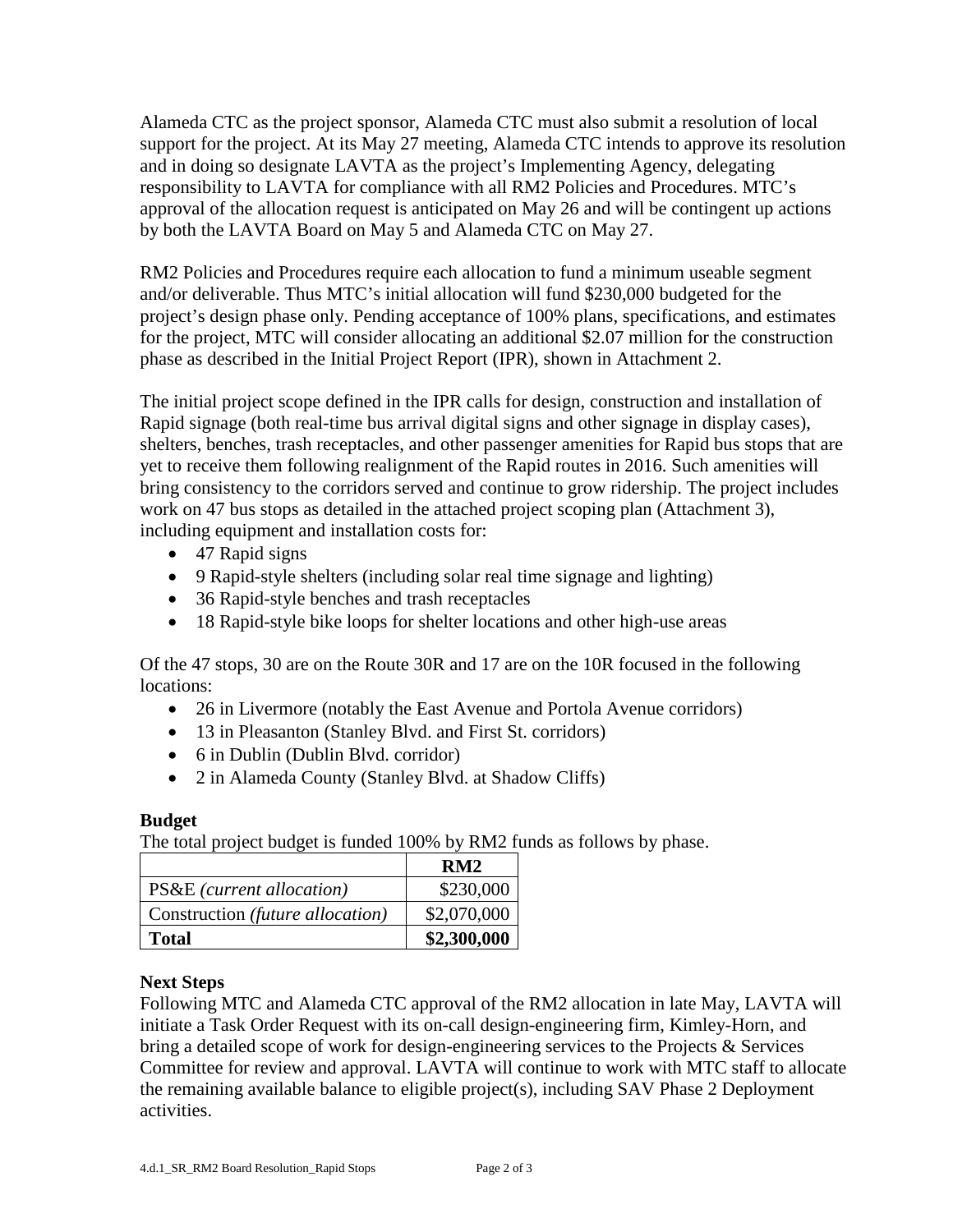Because the proposed corridor-level Rapid Bus Stops Improvements Project funded by RM2 complements MTC's proposed programming of \$2 million in available federal Safe and Seamless Quick-Strike funds (Agenda item 4.e.1) for the node-based Passenger Facilities Enhancements Project, staff will consult with MTC on the feasibility of combining the two projects to the maximum extent possible in order to achieve cost-efficiencies in designengineering and project-management effort, while still satisfying the requirements of all individual fund sources involved.

#### **Recommendation**

The Finance & Administration Committee recommends the Board of Directors approve Resolution 14-2021 in support of an allocation request to the Metropolitan Transportation Commission for \$230,000 for the design phase of the Rapid Bus Stop Improvement Project.

#### Attachments:

- 1. Resolution 14-2021
- 2. Initial Project Report: LAVTA Rapid Bus Stop Improvement Project
- 3. Rapid Bus Stop Improvement Project Scoping Plan

*Approved:*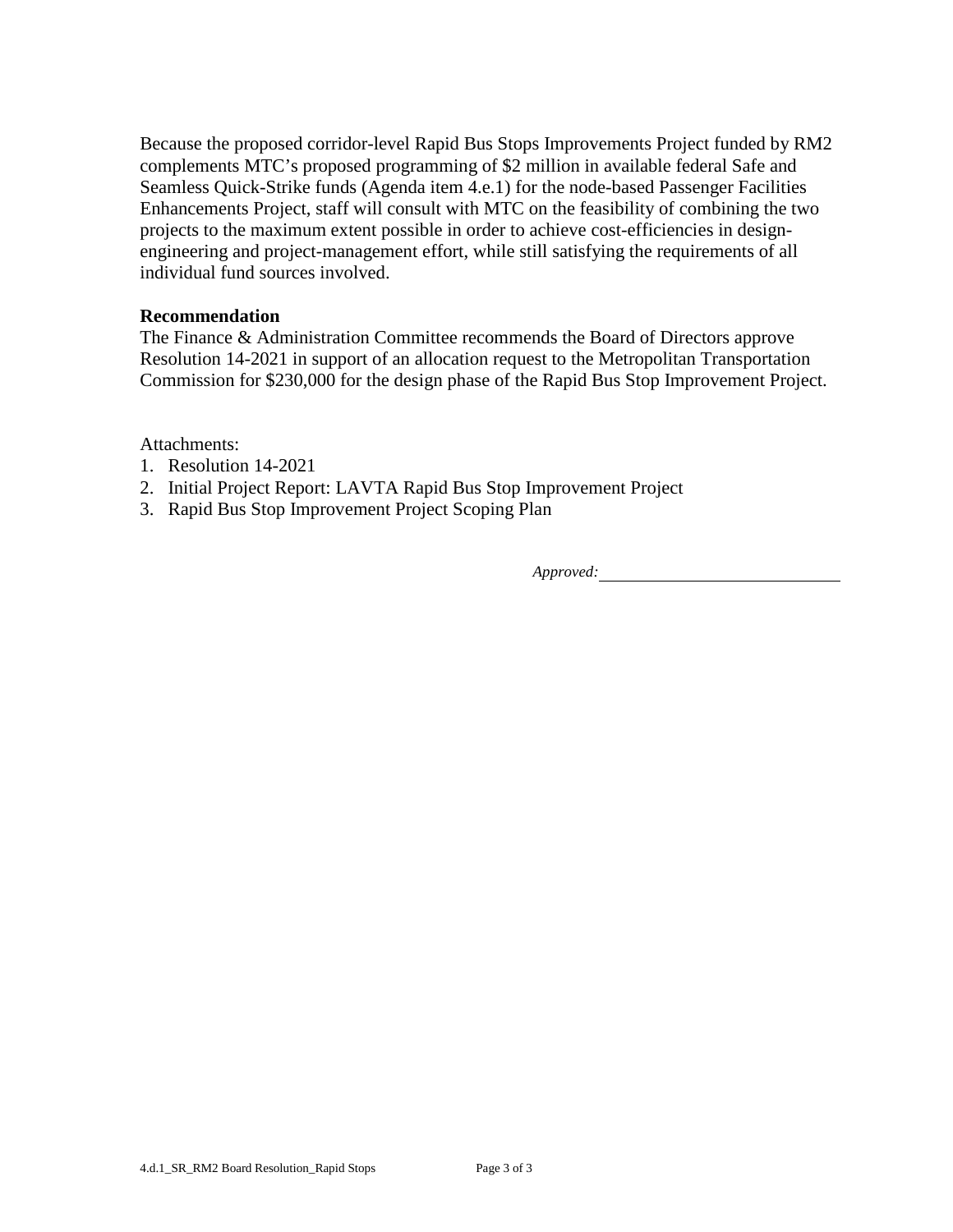#### **RESOLUTION NO. 14-2021**

#### **A RESOLUTION OF THE BOARD OF DIRECTORS OF THE LIVERMORE AMADOR VALLEY TRANSIT AUTHORITY AS IMPLEMENTING AGENCY FOR REGIONAL MEASURE 2 FUNDING FOR THE RAPID BUS STOP IMPROVEMENT PROJECT**

**WHEREAS**, SB 916 (Chapter 715, Statutes 2004), commonly referred as Regional Measure 2, identified projects eligible to receive funding under the Regional Traffic Relief Plan; and

**WHEREAS**, the Metropolitan Transportation Commission (MTC) is responsible for funding projects eligible for Regional Measure 2 funds, pursuant to Streets and Highways Code Section  $30914(c)$  and (d); and

**WHEREAS**, MTC has established a process whereby eligible transportation project sponsors may submit allocation requests for Regional Measure 2 funding; and

**WHEREAS**, allocations to MTC must be submitted consistent with procedures and conditions as outlined in Regional Measure 2 Policy and Procedures; and

**WHEREAS**, Streets and Highways Code Section 30914(c) and (d) identifies the Alameda County Transportation Commission as Project Sponsor for RM2 Project 32, I-580 (Tri-Valley) Rapid Transit Corridor Improvements in Alameda County; and

**WHEREAS**, the Alameda County Transportation Commission plans to designate the Livermore Amador Valley Transit Authority (LAVTA) as implementing agency for the design and construction of the Rapid Bus Stop Improvement Project, an eligible project under RM2 Project 32, I-580 (Tri-Valley) Rapid Transit Corridor Improvements; and

**WHEREAS**, LAVTA is an eligible implementing agency for transportation project(s) in Regional Measure 2, Regional Traffic Relief Plan funds; and

**WHEREAS**, the Rapid Bus Stop Improvement Project is eligible for consideration in the Regional Traffic Relief Plan of Regional Measure 2, as identified in California Streets and Highways Code Section 30914(c) or (d); and

**WHEREAS**, the Regional Measure 2 allocation request, attached hereto in the Initial Project Report and incorporated herein as though set forth at length, lists the project, purpose, schedule, budget, expenditure and cash flow plan for which LAVTA is requesting that MTC allocate Regional Measure 2 funds; now, therefore, be it

**RESOLVED**, that LAVTA, and its agents shall comply with the provisions of the Metropolitan Transportation Commission's Regional Measure 2 Policy Guidance (MTC Resolution No. 3636); and be it further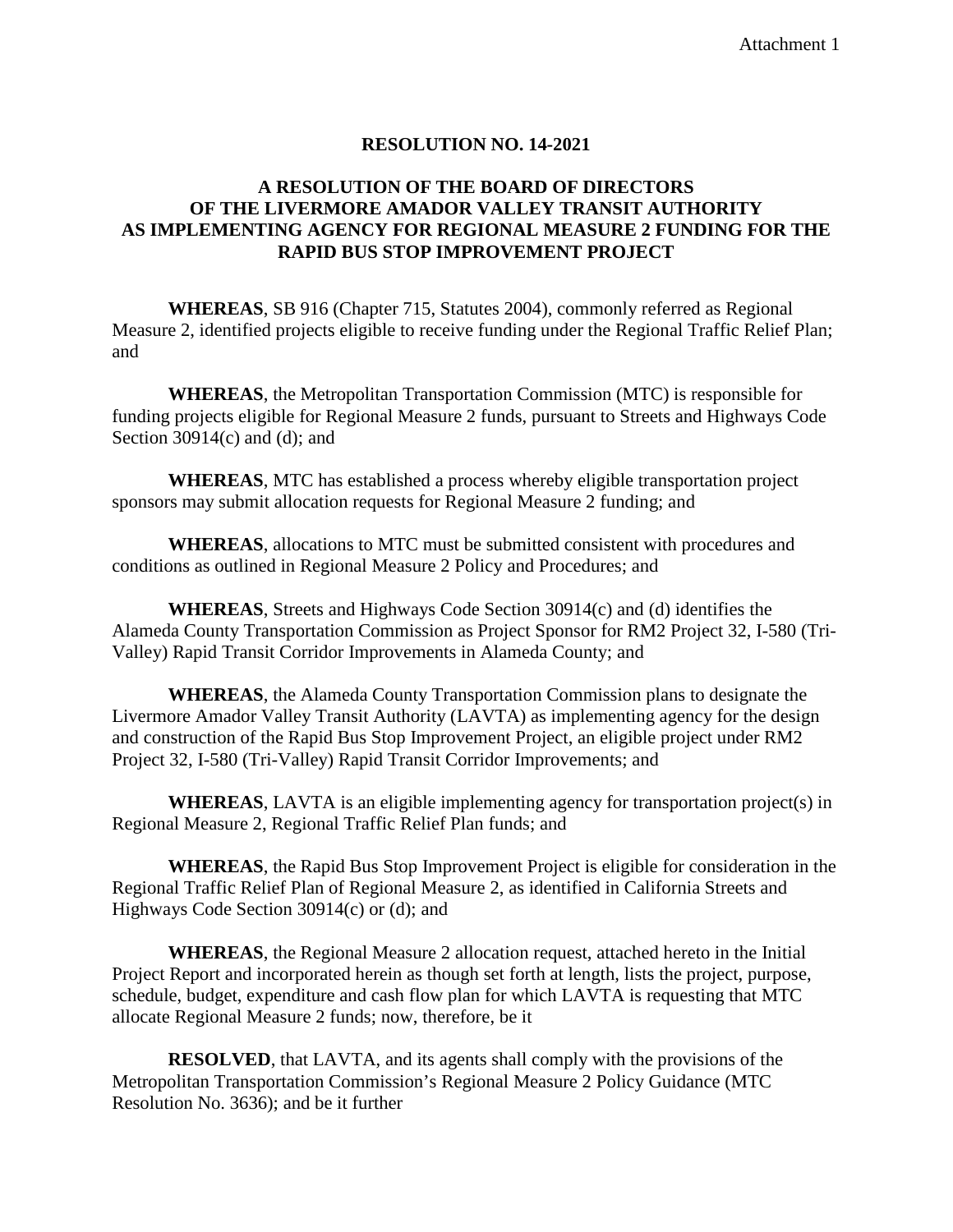**RESOLVED**, that LAVTA certifies that the project is consistent with the Regional Transportation Plan (RTP); and be it further

**RESOLVED**, that the year of funding for any design, right-of-way and/or construction phases has taken into consideration the time necessary to obtain environmental clearance and permitting approval for the project; and be it further

**RESOLVED**, that the Regional Measure 2 phase or segment is fully funded, and results in an operable and useable segment; and be it further

**RESOLVED**, that LAVTA approves the updated Initial Project Report, attached to this resolution; and be it further

**RESOLVED**, that LAVTA approves the cash flow plan, attached to this resolution; and be it further

**RESOLVED**, that LAVTA has reviewed the project needs and has adequate staffing resources to deliver and complete the project within the schedule set forth in the updated Initial Project Report, attached to this resolution; and, be it further

**RESOLVED**, that LAVTA is an eligible sponsor of projects in the Regional Measure 2 Regional Traffic Relief Plan, Capital Program, in accordance with California Streets and Highways Code 30914(c); and be it further

**RESOLVED**, that LAVTA is authorized to submit an application for Regional Measure 2 funds for the Rapid Bus Stop Improvement Project in accordance with California Streets and Highways Code 30914(c); and be it further

**RESOLVED**, that LAVTA certifies that the projects and purposes for which RM2 funds are being requested is in compliance with the requirements of the California Environmental Quality Act (Public Resources Code Section 2l000 et seq.), and with the State Environmental Impact Report Guidelines (l4 California Code of Regulations Section l5000 et seq.) and if relevant the National Environmental Policy Act (NEPA), 42 USC Section 4-1 et. seq. and the applicable regulations thereunder; and be it further

**RESOLVED**, that there is no legal impediment to LAVTA making allocation requests for Regional Measure 2 funds; and be it further

**RESOLVED**, that there is no pending or threatened litigation which might in any way adversely affect the proposed project, or the ability of LAVTA to deliver such project; and be it further

**RESOLVED**, that LAVTA agrees to comply with the requirements of MTC's Transit Coordination Implementation Plan as set forth in MTC Resolution 3866; and be it further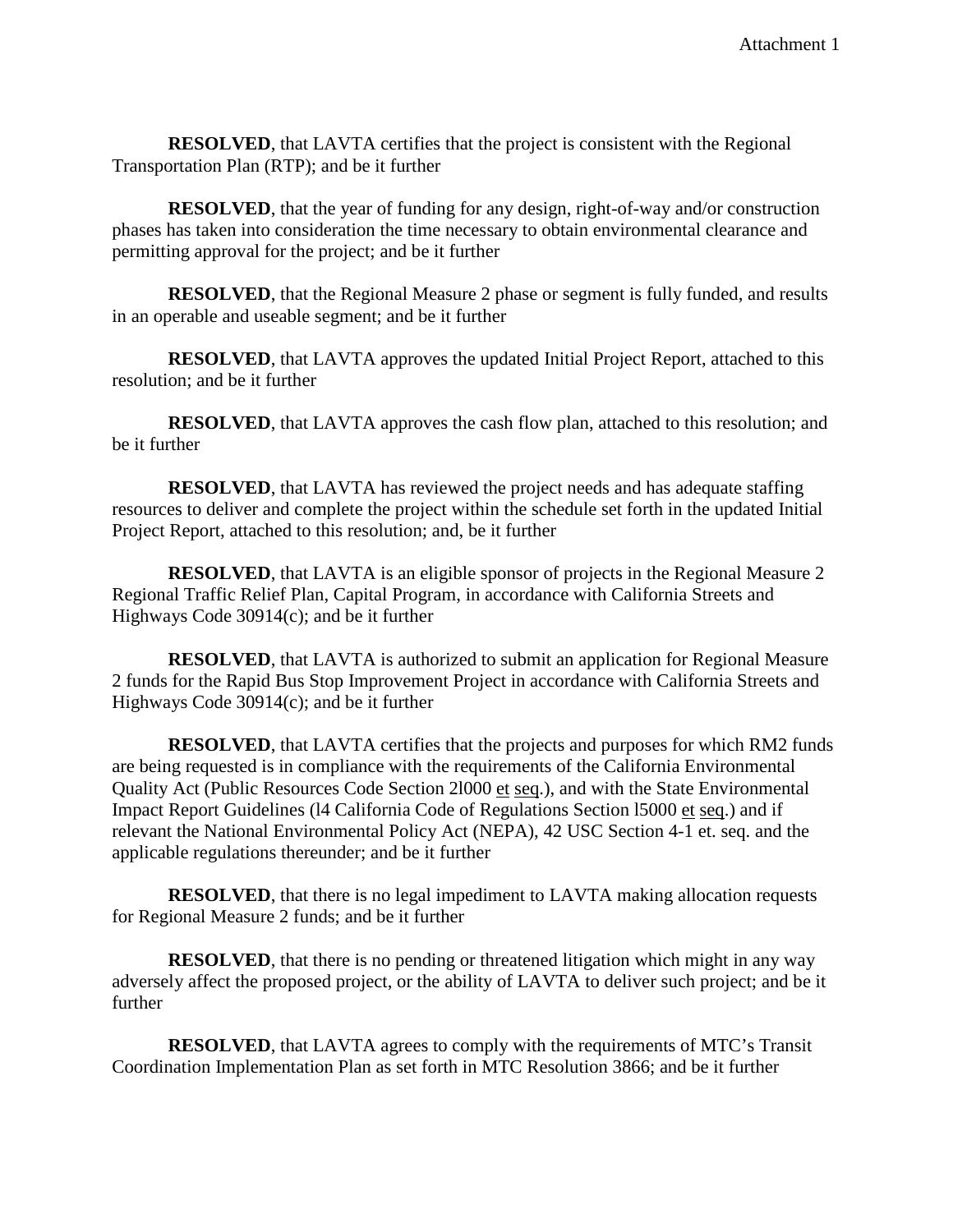**RESOLVED**, that LAVTA indemnifies and holds harmless MTC, its Commissioners, representatives, agents, and employees from and against all claims, injury, suits, demands, liability, losses, damages, and expenses, whether direct or indirect (including any and all costs and expenses in connection therewith), incurred by reason of any act or failure to act of LAVTA, its officers, employees or agents, or subcontractors or any of them in connection with its performance of services under this allocation of RM2 funds. In addition to any other remedy authorized by law, so much of the funding due under this allocation of RM2 funds as shall reasonably be considered necessary by MTC may be retained until disposition has been made of any claim for damages, and be it further

**RESOLVED**, that LAVTA shall, if any revenues or profits from any non-governmental use of property (or project) that those revenues or profits shall be used exclusively for the public transportation services for which the project was initially approved, either for capital improvements or maintenance and operational costs, otherwise the Metropolitan Transportation Commission is entitled to a proportionate share equal to MTC's percentage participation in the projects(s); and be it further

**RESOLVED**, that assets purchased with RM2 funds including facilities and equipment shall be used for the public transportation uses intended, and should said facilities and equipment cease to be operated or maintained for their intended public transportation purposes for its useful life, that the Metropolitan Transportation Commission (MTC) shall be entitled to a present day value refund or credit (at MTC's option) based on MTC's share of the Fair Market Value of the said facilities and equipment at the time the public transportation uses ceased, which shall be paid back to MTC in the same proportion that Regional Measure 2 funds were originally used; and be it further

**RESOLVED**, that LAVTA shall post on both ends of the construction site(s) at least two signs visible to the public stating that the Project is funded with Regional Measure 2 Toll Revenues; and be it further

**RESOLVED**, that LAVTA authorizes its Executive Director or his/her designee to execute and submit an allocation request for the design phase with MTC for Regional Measure 2 funds in the amount of two hundred thirty thousand dollars (\$230,000), for the project, purposes and amounts included in the project application attached to this resolution; and be it further

**RESOLVED**, that the Executive Director or his/her designee is hereby delegated the authority to make non-substantive changes or minor amendments to the IPR as he/she deems appropriate; and be it further

**RESOLVED**, that a copy of this resolution shall be transmitted to MTC in conjunction with the filing of the LAVTA application referenced herein; and be it further

**RESOLVED**, that allocation of Regional Measure 2 funding for the Rapid Bus Stop Improvement Project is contingent upon action by the Alameda County Transportation Commission designating LAVTA as implementing agency for the Project and the Metropolitan Transportation Commission's approval of this designation with the allocation request.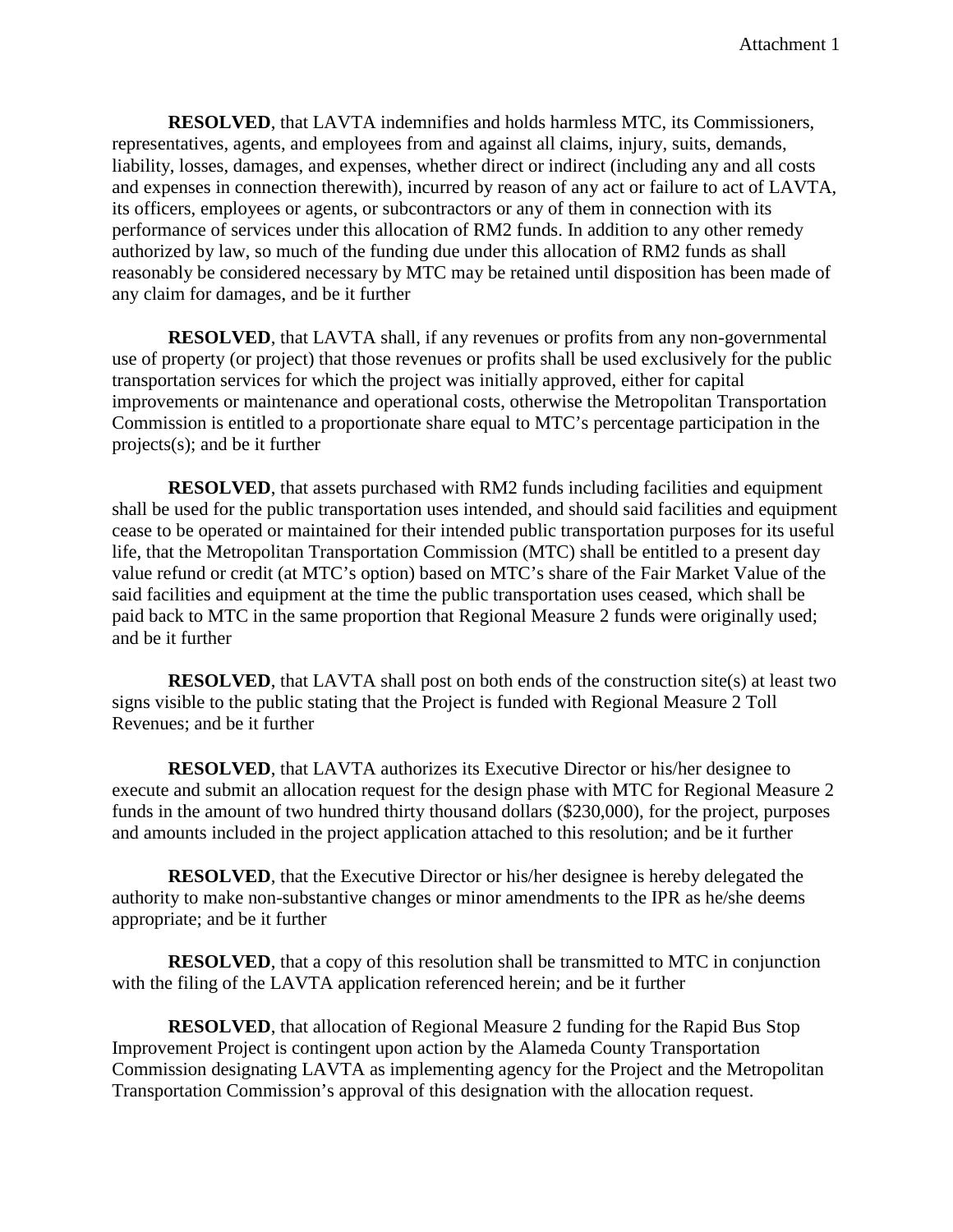**PASSED AND ADOPTED BY** the governing board of the Livermore Amador Valley Transit Authority on this 3rd day of May 2021.

Bob Woerner, Chair

Attest:

Michael Tree, Executive Director

\_\_\_\_\_\_\_\_\_\_\_\_\_\_\_\_\_\_\_\_\_\_\_\_\_\_\_\_\_\_

\_\_\_\_\_\_\_\_\_\_\_\_\_\_\_\_\_\_\_\_\_\_\_\_\_\_\_\_\_\_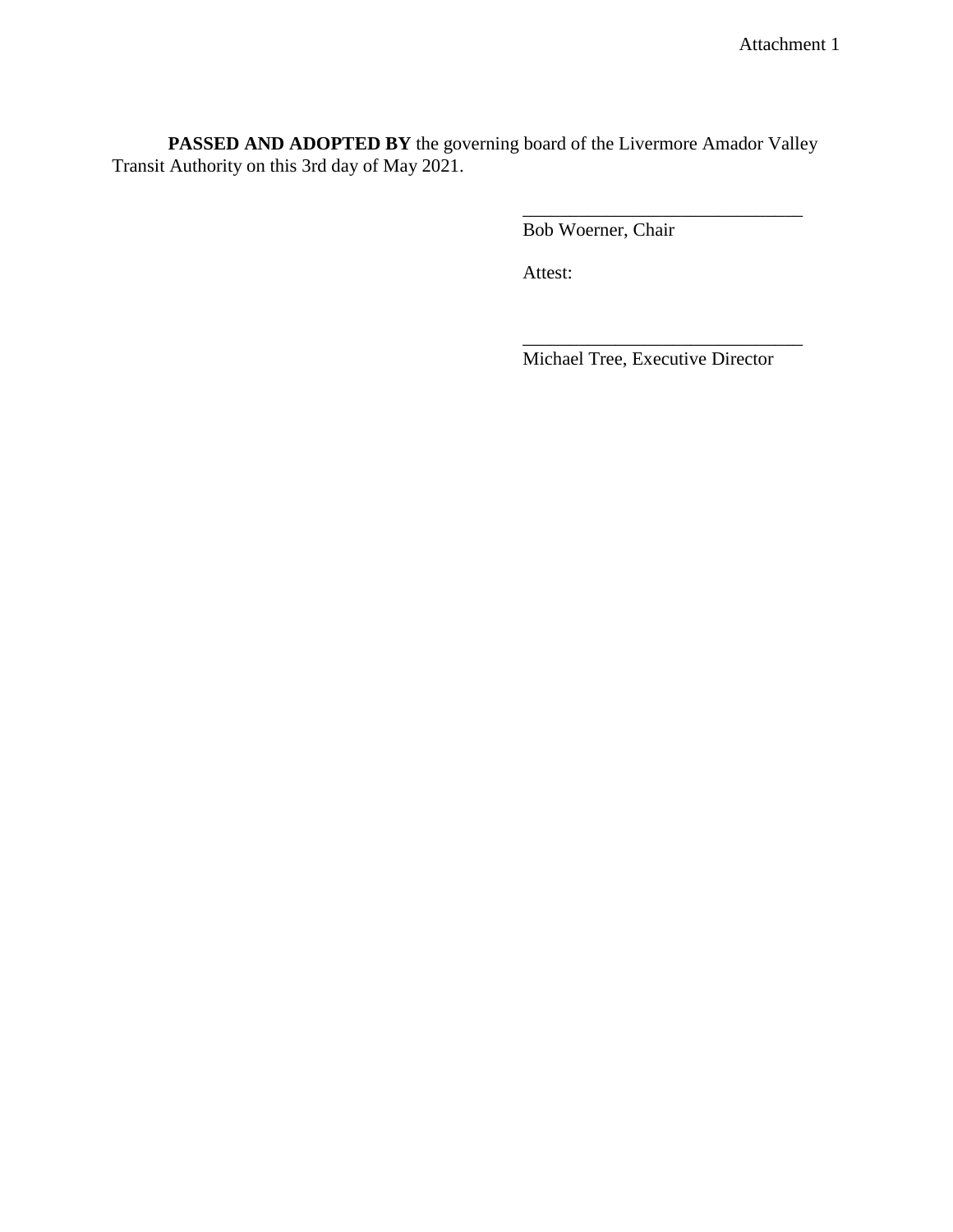# **Regional Measure 2 Initial Project Report (IPR)**

| <b>Project Title:</b> | LAVTA Rapid Bus Stop Improvement Project |
|-----------------------|------------------------------------------|
| RM2 Project No.       |                                          |

#### **Allocation History:**

|     | <b>MTC Approval</b><br><b>Date</b> | <b>Amount</b> | <b>Phase</b> |
|-----|------------------------------------|---------------|--------------|
| #1: |                                    |               |              |
| #2  |                                    |               |              |
| #3  |                                    |               |              |
|     | $T = 1$ .<br>₼                     |               |              |

**Total: \$**

#### **Current Allocation Request:**

| <b>IPR</b> Date | <b>Amount Being</b> | <b>Phase Requested</b> |
|-----------------|---------------------|------------------------|
|                 | <b>Requested</b>    |                        |
| February 24,    | \$230,000           | <b>PS&amp;E</b>        |
| 2021            |                     |                        |
| February 24,    | \$2,070,000         | <b>Construction</b>    |
| 2021            |                     |                        |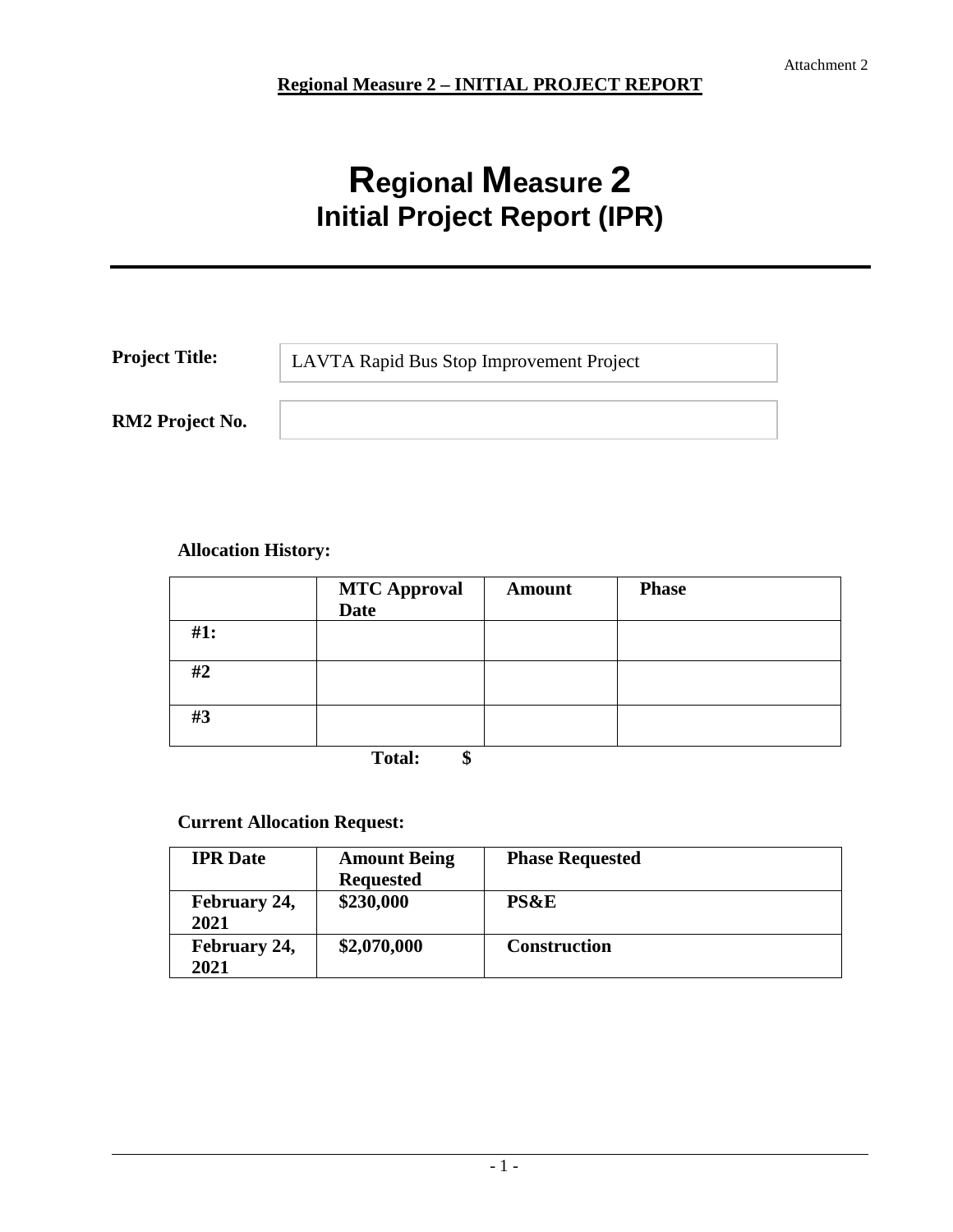#### **I. OVERALL PROJECT INFORMATION**

#### **A. Project Sponsor / Co-sponsor(s) / Implementing Agency**

Livermore Amador Valley Transit Authority (LAVTA)

#### **B. Project Purpose**

In 2008 LAVTA introduced its first Rapid route (10R) with 15-minute all day service in an effort to attract choice riders commuting within the Tri-Valley and throughout the Bay Area. The introduction of the Rapid service coincided with an \$8 million investment by the FTA in Rapid bus stops, that included upgraded shelters and amenities, such as lighting, signage, real time information, displays, etc.

LAVTA initiated a comprehensive operational analysis in 2014 of the Wheels system and focused on attracting choice riders, adding an additional Rapid route (30R) that doubled the amount of 15-minute all day service in the Wheels system. The 30R began service in 2016 and today the Rapid routes account for 55% of all riders in the Wheels system, with the majority of Rapid passengers boarding and alighting at the two BART stations in the LAVTA service area. The increase in ridership on the Rapid routes since implementation has a positive impact at reducing congestion on I-580 as Tri-Valley residents forgo their mostly single occupancy commute vehicles for the Rapid, which connects them with BART for travel throughout the Bay Area, including transbay trips to San Francisco and the Peninsula.

The purpose of the LAVTA Rapid Bus Stop Improvement Project is to construct and install Rapid signage (both real-time bus arrival digital signs and other signage in display cases), shelters, benches, trash receptacles, and other passenger amenities for Rapid bus stops that are yet to receive them. Such amenities will bring consistency to the corridors served and continue to grow ridership.

#### **C. Project Description (please provide details) Project Graphics to be sent electronically with This Application**

This project includes Rapid bus stops on the 10R and 30R that have yet to receive Rapid-branded signage, shelters, benches, trash receptacles and other amenities. It includes work on 47 bus stops as detailed in the attached project scoping plan, including:

- 47 Rapid signs and installation costs
- 9 Rapid style shelters (including solar real time signage and lighting) and installation costs
- 36 Rapid style benches and trash receptacles and installation costs
- 18 Rapid style bike loops for shelter locations and other high-use areas, and installation costs

The total cost for the Rapid Bus Stop Improvement Project is \$2,300,000, which includes \$230,000 in project design and engineering work, and \$2,070,000 in construction costs (including equipment acquisition and installation and any necessary concrete improvements), escalated to 2022 dollars, the year it is assumed construction will take place. The project can be completed within 15 months of authorization.

#### **D. Impediments to Project Completion**

None identified.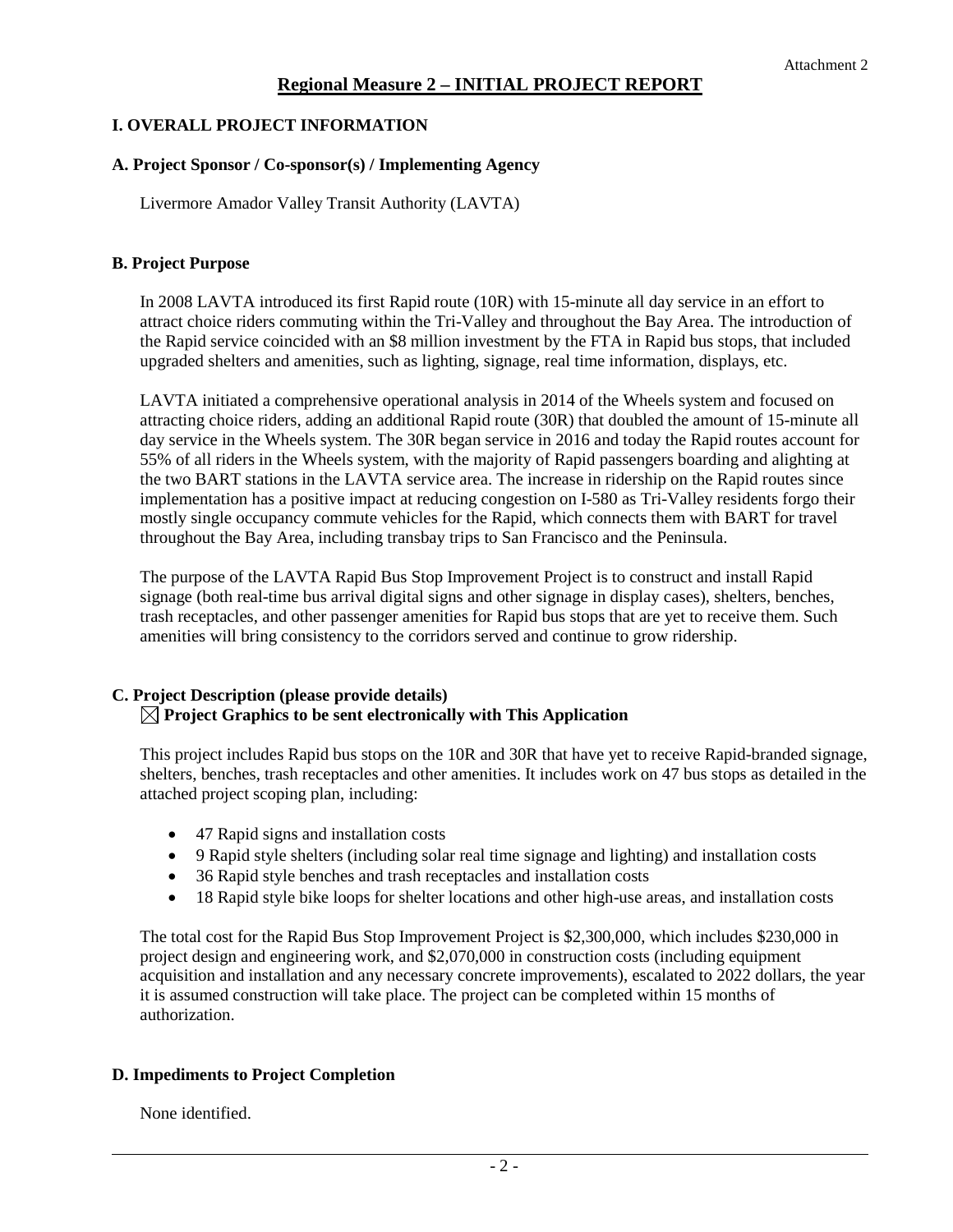#### **E. Operability**

The maintenance costs associated with the Rapid bus stops are included in the annual LAVTA Operating and Maintenance budget. Maintenance includes regular removal of trash and cleaning of shelters, as well as immediate repair of Rapid shelters when damaged, as well as less-frequent ongoing maintenance such as painting.

#### **II. PROJECT PHASE DESCRIPTION and STATUS**

**F. Environmental –** Does NEPA Apply:  $\Box$  Yes ⊠ No

N/A – these improvements should qualify for Categorical Exclusion.

#### **G. Design –**

LAVTA currently has an on-call engineering contract in place with Kimley-Horn and Associates. It is anticipated that upon allocation of RM2 funding, LAVTA would execute a Task Order with Kimley-Horn to prepare 100% PS&E documents ready to advertise for construction and equipment acquisition, based on the quantities and locations specified in the attached project scoping plan. Equipment design of the Rapid bus stop signage, shelters and amenities has been selected by the member agencies in collaboration with LAVTA, and would be selected to match branding of existing facilities in each jurisdiction.

#### **H. Right-of-Way Activities / Acquisition –**

All Rapid bus stop improvements are located in the public right-of-way. Permits with applicable agencies will provide easements for the bus stop improvements as well as LAVTA's ongoing maintenance responsibilities.

#### **I. Construction / Vehicle Acquisition -**

At multiple Rapid bus stops in the project area, minor concrete improvements will be required to support installation of the bus stop improvements. Accordingly, 5,000 sq ft of concrete flatwork has been assumed and budgeted for the project, among other ancillary construction costs associated with typical contracts for similar improvements, including mobilization, demo/salvage, etc. Additionally, bus stop signage, shelters, benches and other amenities will need to be procured from available manufacturers before installation. The anticipated lead time for delivery of customized equipment is 4-6 months. Additional details are provided in the Work Plan in Section P below.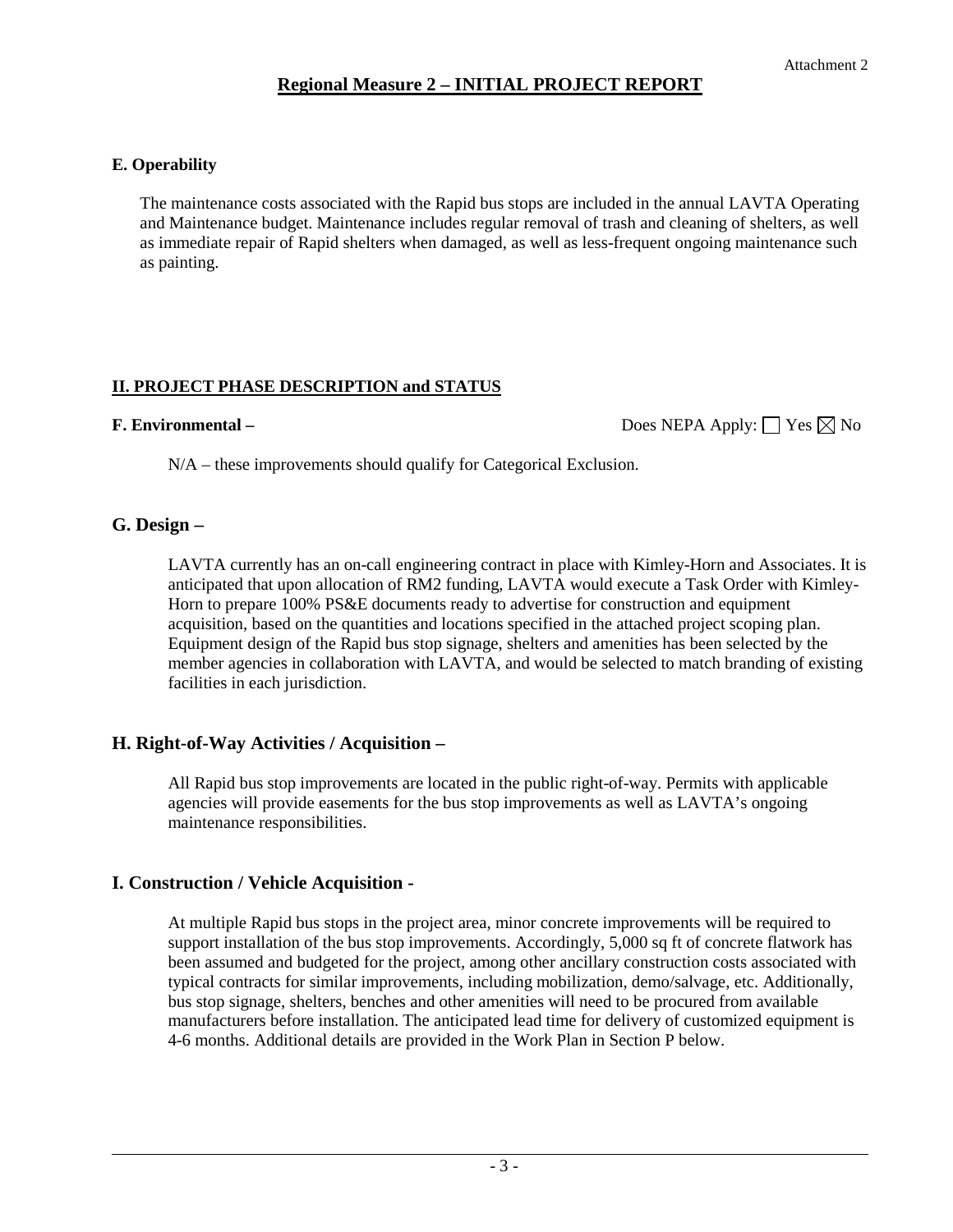#### **III. PROJECT BUDGET**

#### **J. Project Budget (Escalated to year of expenditure)**

|                                                            | <b>Total Amount</b><br>- Escalated - |
|------------------------------------------------------------|--------------------------------------|
| <b>Phase</b>                                               | (Thousands)                          |
| Environmental Studies & Preliminary Eng (ENV / PE / PA&ED) | N/A                                  |
| Design - Plans, Specifications and Estimates (PS&E)        | \$230                                |
| Right-of-Way Activities / Acquisition (R/W)                | N/A                                  |
| Construction / Rolling Stock Acquisition (CON)             | \$2,070                              |
| Total Project Budget (in thousands)                        | \$2,300                              |

#### **K. Project Budget** (De-escalated to current year)

|                                                            | <b>Total Amount</b> |
|------------------------------------------------------------|---------------------|
|                                                            | - De-escalated -    |
| <b>Phase</b>                                               | (Thousands)         |
| Environmental Studies & Preliminary Eng (ENV / PE / PA&ED) | N/A                 |
| Design - Plans, Specifications and Estimates (PS&E)        | \$225               |
| Right-of-Way Activities / Acquisition (R/W)                | N/A                 |
| Construction / Rolling Stock Acquisition (CON)             | \$2,023             |
| Total Project Budget (in thousands)                        | \$2,248             |

#### **L. Project Budget – Deliverable Segment (Escalated to year of expenditure)**

| <b>Phase</b>                                               | <b>Total Amount</b><br>- Escalated -<br>(Thousands) |
|------------------------------------------------------------|-----------------------------------------------------|
| Environmental Studies & Preliminary Eng (ENV / PE / PA&ED) | N/A                                                 |
| Design - Plans, Specifications and Estimates (PS&E)        | \$230                                               |
| Right-of-Way Activities / Acquisition (R/W)                | N/A                                                 |
| Construction / Rolling Stock Acquisition (CON)             | \$2,070                                             |
| Total Project Budget (in thousands)                        | \$2,300                                             |

#### **M. Project Budget** – Deliverable Segment(De-escalated to current year)

|                                                            | Total Amount<br>- De-escalated - |
|------------------------------------------------------------|----------------------------------|
| <b>Phase</b>                                               | (Thousands)                      |
| Environmental Studies & Preliminary Eng (ENV / PE / PA&ED) | N/A                              |
| Design - Plans, Specifications and Estimates (PS&E)        | \$225                            |
| Right-of-Way Activities / Acquisition (R/W)                | N/A                              |
| Construction / Rolling Stock Acquisition (CON)             | \$2,023                          |
| Total Project Budget (in thousands)                        | \$2,248                          |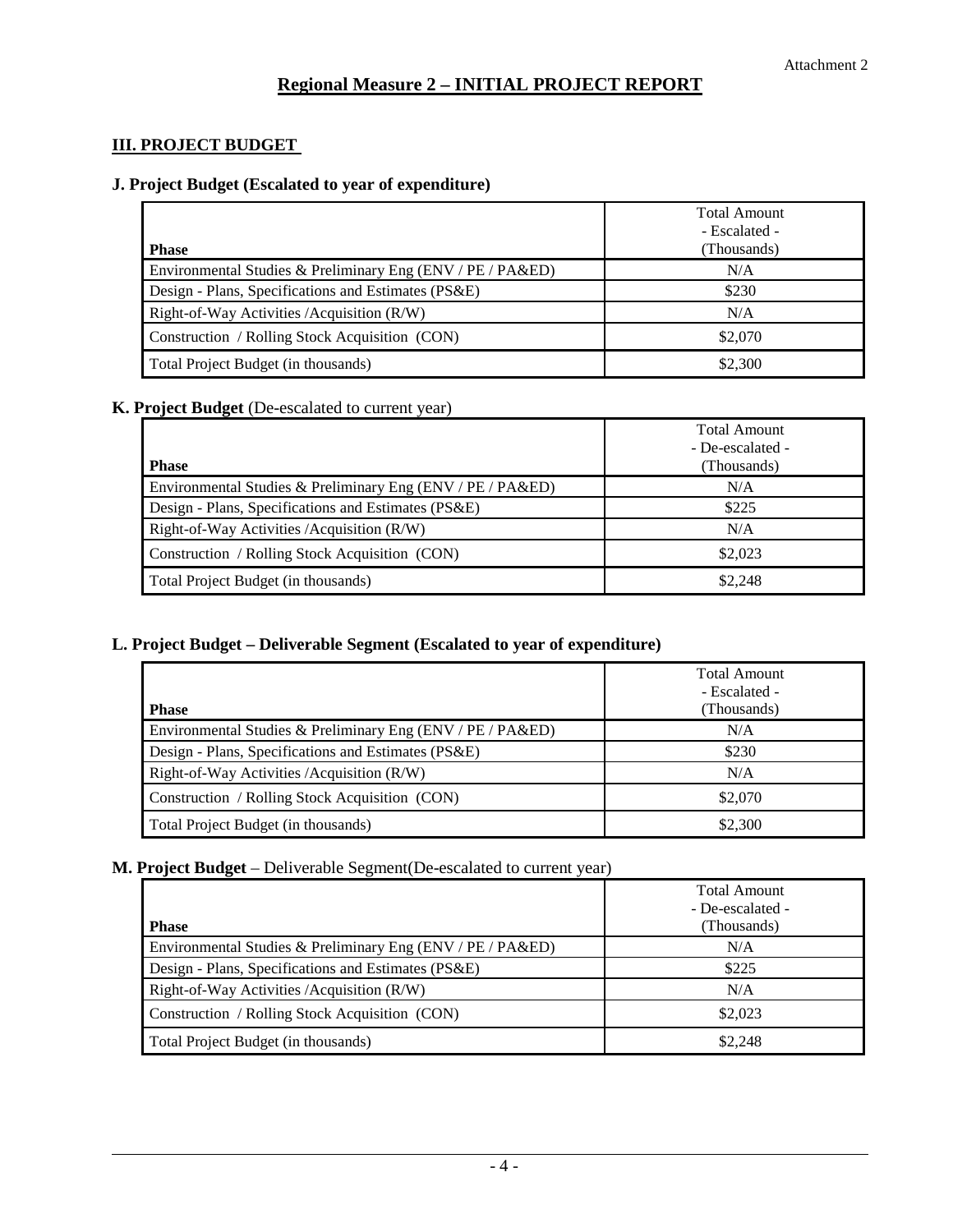#### **IV. OVERALL PROJECT SCHEDULE**

|                                                                                | Planned (Update as needed) |                        |
|--------------------------------------------------------------------------------|----------------------------|------------------------|
| <b>Phase-Milestone</b>                                                         | <b>Start Date</b>          | <b>Completion Date</b> |
| <b>Environmental Document</b>                                                  | N/A                        | N/A                    |
| Environmental Studies, Preliminary Eng. (ENV / PE / PA&ED)                     | N/A                        | N/A                    |
| Final Design - Plans, Specs. & Estimates (PS&E)                                | June 2021                  | November 2021          |
| Right-of-Way Activities / Acquisition<br>(R/W)                                 | N/A                        | N/A                    |
| Construction (Begin – Open for Use) / Acquisition / Operating Service<br>(CON) | March 2022                 | October 2022           |

#### **V. ALLOCATION REQUEST INFORMATION**

#### **N. Detailed Description of Allocation Request**

#### **Describe the scope of the allocation request. Provide background and other details as necessary.**

| Amount being requested (in escalated dollars)                                                                       | \$2,300,000               |
|---------------------------------------------------------------------------------------------------------------------|---------------------------|
| Project Phase being requested                                                                                       | PS&E / CON                |
| Are there other fund sources involved in this phase?                                                                | $\Box$ Yes $\boxtimes$ No |
| Date of anticipated Implementing Agency Board approval the RM2 IPR<br>Resolution for the allocation being requested | April 5, 2021             |
| Month/year being requested for MTC Commission approval of<br>allocation                                             | April 2021                |

#### **O. Status of Previous Allocations (if any)**

**N/A**

#### **P. Workplan Construction Constraints Alternate Format Enclosed International Construction Construction Constraints Alternate Format Enclosed International Construction Construction Construction Construction Construction C**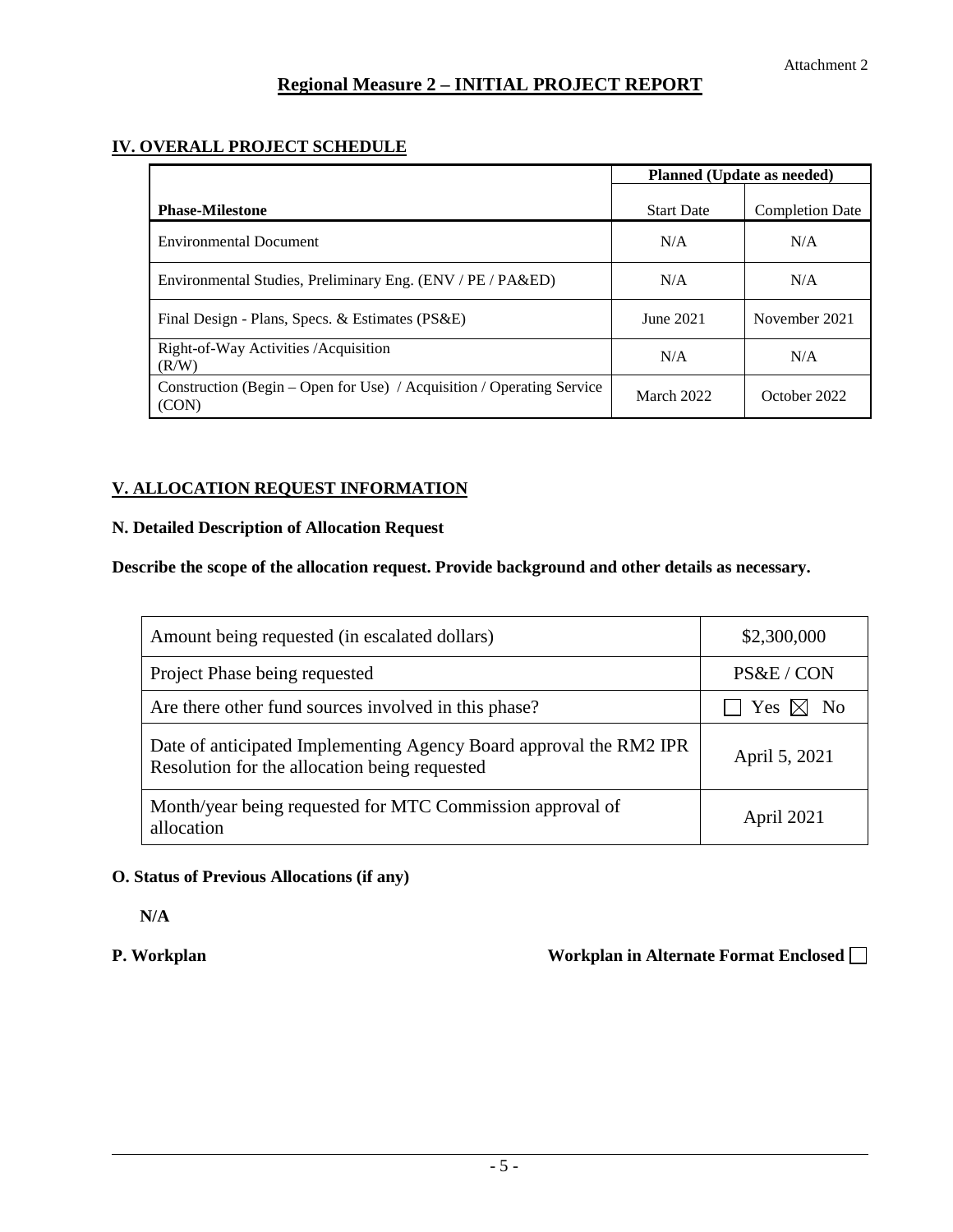| <b>TASK</b>    |                                                                         |                                                                                                   | Completion    |
|----------------|-------------------------------------------------------------------------|---------------------------------------------------------------------------------------------------|---------------|
| N <sub>O</sub> | <b>Description</b>                                                      | <b>Deliverables</b>                                                                               | <b>Date</b>   |
| 1.             | <b>Award Design Engineering</b><br>Contract                             | Board resolution authorizing design-<br>engineering contract/scope of work                        | June 2021     |
| 2.             | Design completion/ready to<br>advertise/procure equipment               | 100% Plans, Specifications & Estimates                                                            | November 2021 |
| 3.             | Award third-party<br>equipment<br>procurement/construction<br>contracts | Board resolution(s) authorizing contracts<br>for equipment-purchase and construction<br>contracts | March 2022    |
| 4.             | Delivery of all required<br>equipment                                   | Equipment delivered per specifications,<br>vendor invoices paid                                   | April 2022    |
| 5.             | Completion of all<br>construction and equipment<br>installations        | Construction contract acceptance/closeout                                                         | October 2022  |

#### **Q. Impediments to Allocation Implementation**

Circumstances surrounding COVID-19 could potentially delay in manufacture of equipment, depending on circumstances of individual vendors.

#### **VI. RM-2 FUNDING INFORMATION**

#### **R. RM-2 Funding Expenditures for funds being allocated**

#### **The companion Microsoft Excel Project Funding Spreadsheet to this IPR is included**

#### **S. Next Anticipated RM2 Allocation Request.**

LAVTA does not anticipate future RM2 expenditure requests for Rapid bus stop improvements at this time.

#### **VII. GOVERNING BOARD ACTION**

**Check the box that applies:** 

- **Governing Board Resolution attached**
- **Governing Board Resolution to be provided on or before: April 5, 2021**

#### **VIII. CONTACT / PREPARATION INFORMATION**

#### **Contact for Applicant's Agency**

Name: Michael Tree Phone: 925-455-7555 Title: Executive Director E-mail: mtree@lavta.org Address: 1362 Rutan Court, Suite 100, Livermore, CA 94551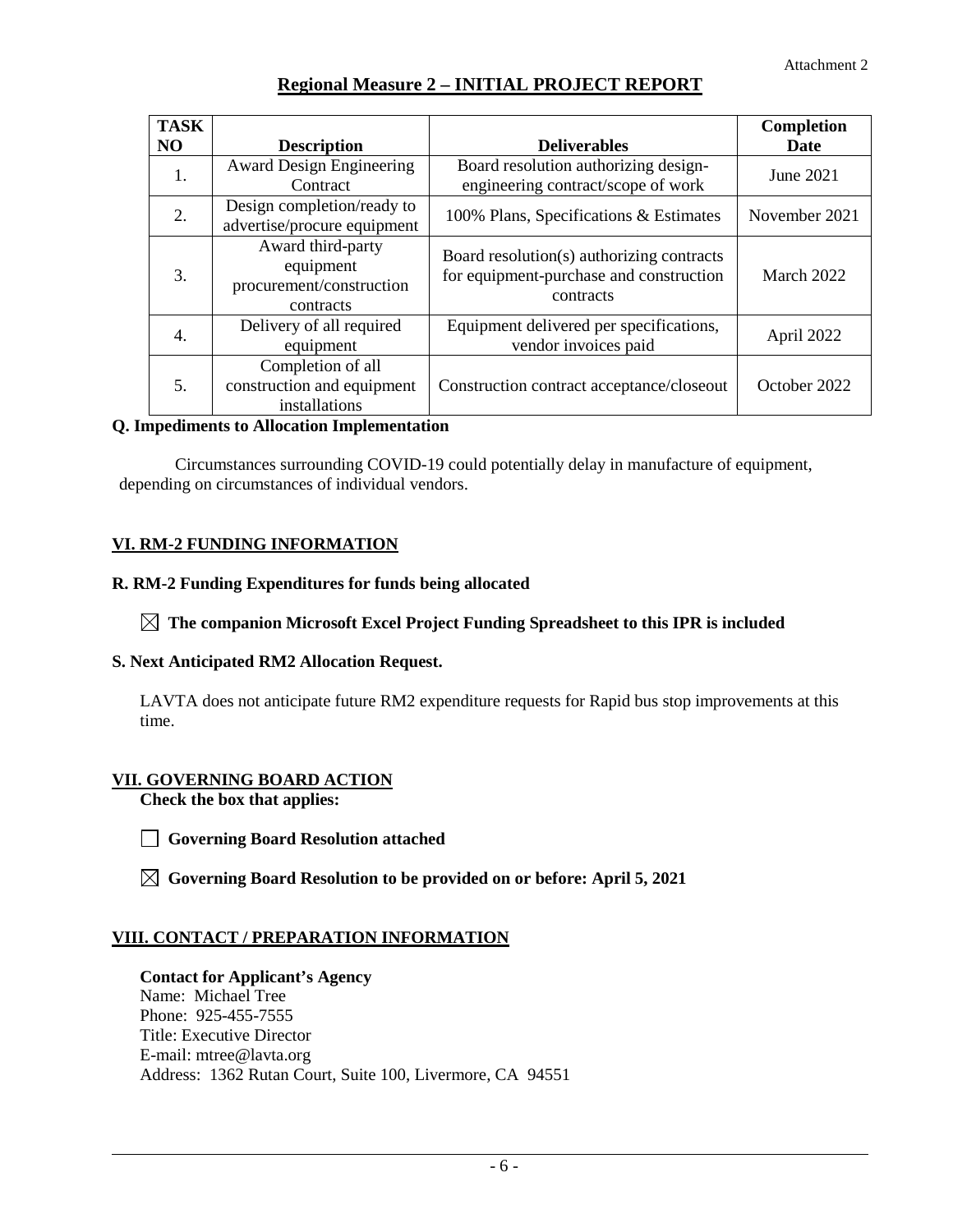#### **Information on Person Preparing IPR**

Name: Jennifer Yeamans Phone: 925-455-7561 Title: Senior Grants & Management Specialist E-mail: jyeamans@lavta.org Address: 1362 Rutan Court, Suite 100, Livermore, CA 94551

#### **Applicant Agency's Accounting Contact**

Name: Tamara Edwards Phone: 925-455-7566 Title: Director of Finance E-mail: tedwards@lavta.org Address: 1362 Rutan Court, Suite 100, Livermore, CA 94551

Revised IPR 120905.doc